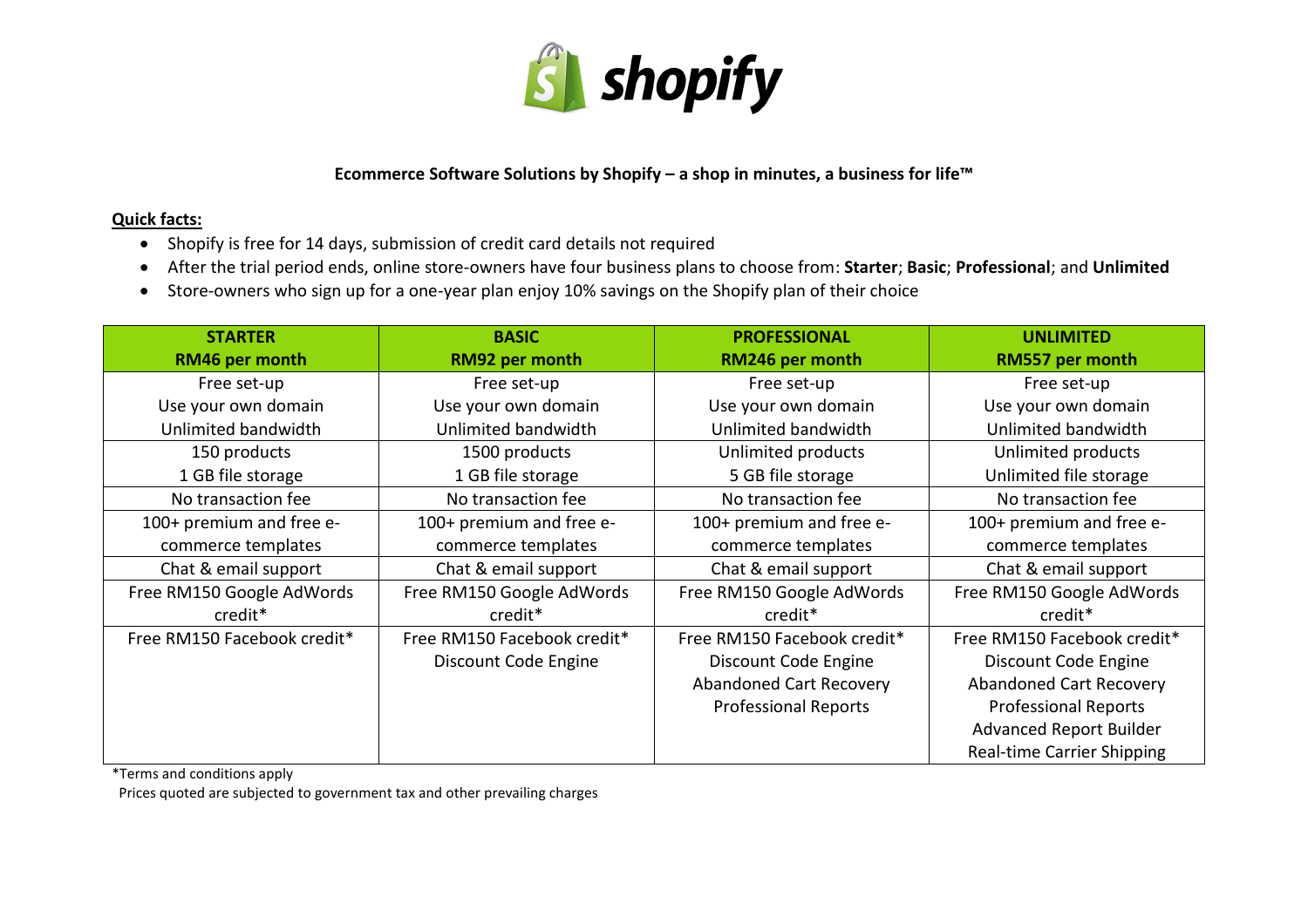

## **Exclusive Free Apps Shopify Asia Customers**

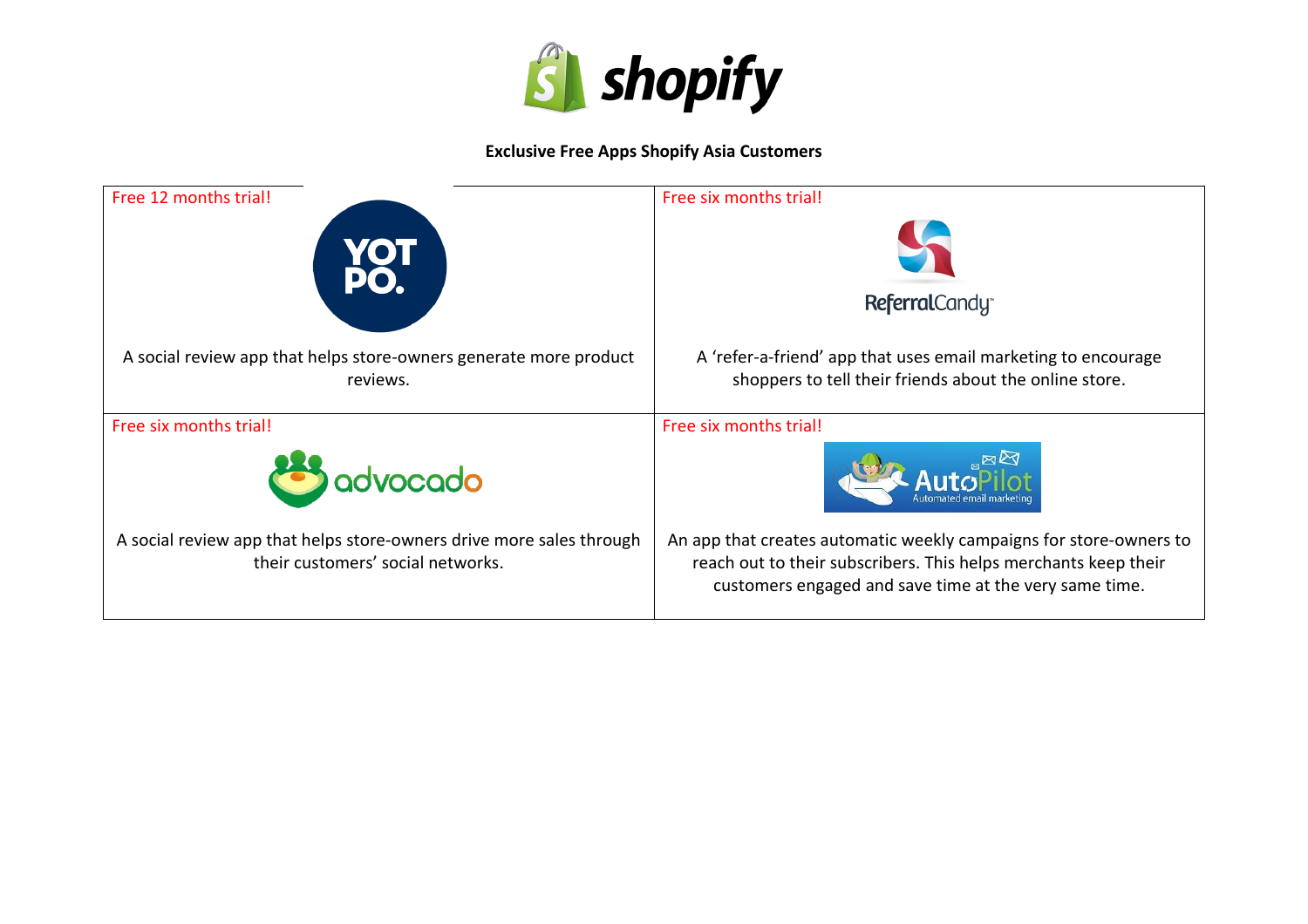

| Exclusive app for merchants who sign up from www.shopify.my                                                                                                        | Exclusive app for merchants who sign up from www.shopify.my                                                                                        |  |
|--------------------------------------------------------------------------------------------------------------------------------------------------------------------|----------------------------------------------------------------------------------------------------------------------------------------------------|--|
| <b>SNAP&amp;FASHION</b><br>See It. Snap It. Buy It                                                                                                                 |                                                                                                                                                    |  |
| Snap Fashion lets users take a photo of something that they love to                                                                                                | A delivery calculator app that highlights discounted rates from                                                                                    |  |
| help them discover similar items. Shopify merchants can leverage this<br>app to make their products discoverable on the portal.                                    | preferred logistics companies. Merchants can then manage their<br>production costs more effectively.                                               |  |
| *Only available for merchants who fulfill Citylink's application criteria                                                                                          | Promo rates apply!                                                                                                                                 |  |
|                                                                                                                                                                    | <b>IDAV85</b>                                                                                                                                      |  |
| Coming soon!                                                                                                                                                       |                                                                                                                                                    |  |
| An end-to-end order fulfillment app that leverages City-Link Express'<br>extensive logistics experience and network to deliver goods to<br>customers conveniently. | The iPay88 payment solutions facilitate payment processing for<br>Malaysian merchants, be it online bank transfers or credit card<br>transactions. |  |